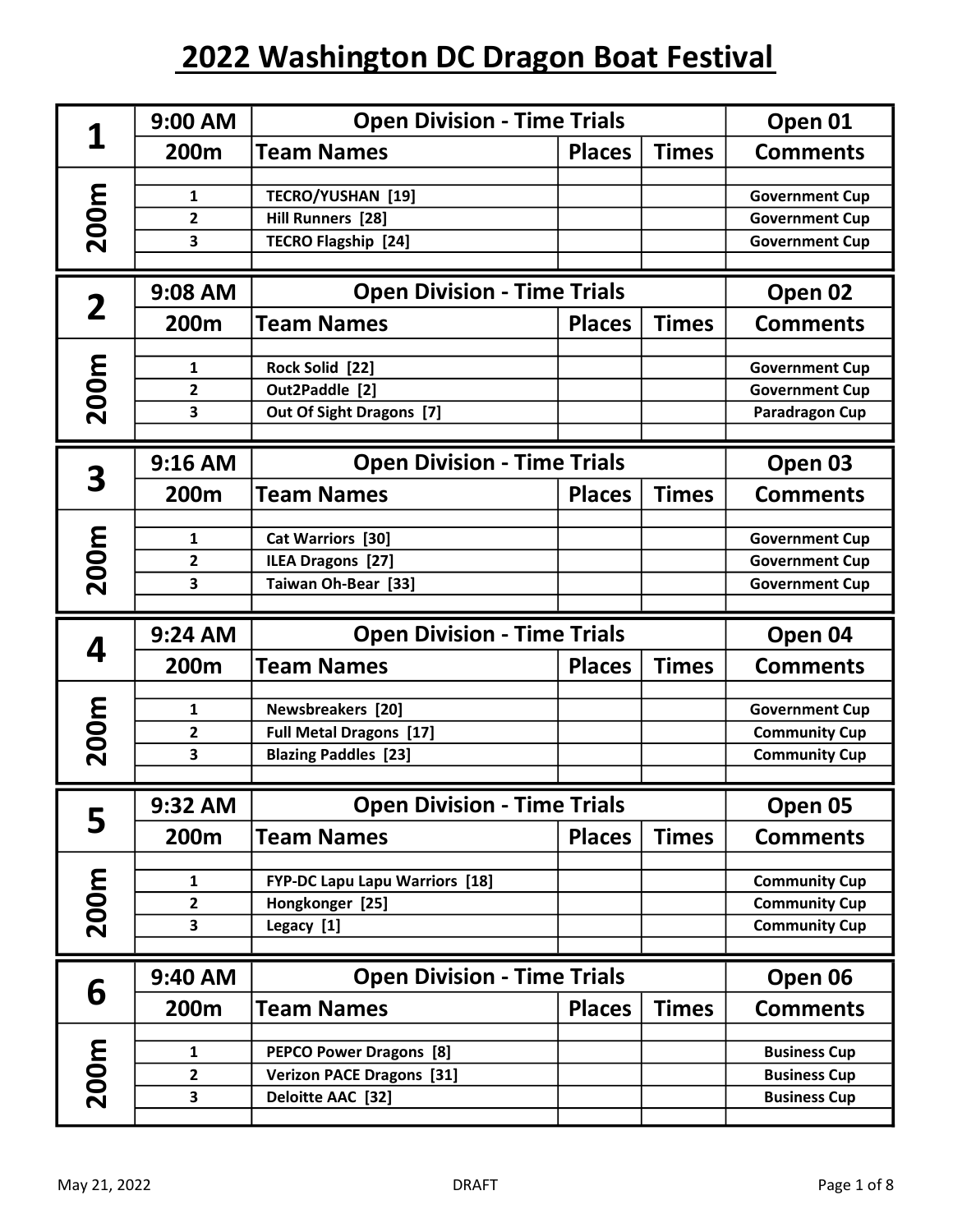|             | $9:48$ AM               | <b>Open Division - Time Trials</b>         |               |              | Open 07              |
|-------------|-------------------------|--------------------------------------------|---------------|--------------|----------------------|
|             | 200m                    | <b>Team Names</b>                          | <b>Places</b> | <b>Times</b> | <b>Comments</b>      |
|             |                         |                                            |               |              |                      |
| <b>200m</b> | 1                       | <b>Bank of America ALN-DC Chapter [21]</b> |               |              | <b>Business Cup</b>  |
|             | 2                       | <b>APABA-DC Bakunawas [14]</b>             |               |              | <b>Business Cup</b>  |
|             | 3                       | Team Rocket [13]                           |               |              | <b>Community Cup</b> |
|             |                         |                                            |               |              |                      |
| 8           | 9:56 AM                 | <b>Mixed Division - Time Trials</b>        |               |              | <b>Mixed 01</b>      |
|             | 200m                    | <b>Team Names</b>                          | <b>Places</b> | <b>Times</b> | <b>Comments</b>      |
|             | 1                       | DC Dragons [3]                             |               |              | N/A                  |
|             | 2                       | Fire Dragon [9]                            |               |              | <b>Business Cup</b>  |
| 200m        | 3                       | Dragon Lawyers, Assemble [29]              |               |              | <b>Business Cup</b>  |
|             |                         |                                            |               |              |                      |
|             | 10:04 AM                | <b>Mixed Division - Time Trials</b>        |               |              | <b>Mixed 02</b>      |
| 9           | 200m                    | <b>Team Names</b>                          | <b>Places</b> | <b>Times</b> | <b>Comments</b>      |
|             |                         |                                            |               |              |                      |
|             | 1                       | <b>ECS Youth Lightning Dragon [4]</b>      |               |              | <b>Youth Cup</b>     |
| 200m        | 2                       | <b>WDCTS - Belugas [16]</b>                |               |              | <b>Youth Cup</b>     |
|             | 3                       | Hua Fu Youth Dragon Boat [11]              |               |              | <b>Youth Cup</b>     |
|             | 10:12 AM                | <b>Mixed Division - Time Trials</b>        |               |              | <b>Mixed 03</b>      |
| 10          |                         |                                            |               |              |                      |
|             | 200m                    | <b>Team Names</b>                          | <b>Places</b> | <b>Times</b> | <b>Comments</b>      |
| 200m        | 1                       | DC Dragon Boat Club [26]                   |               |              | N/A                  |
|             | 2                       | East Rising [6]                            |               |              | <b>Community Cup</b> |
|             | 3                       | GoPink!DC [10]                             |               |              | <b>BCS Cup</b>       |
|             |                         |                                            |               |              |                      |
| 11          | 10:20 AM                | <b>Mixed Division - Time Trials</b>        |               |              | <b>Mixed 04</b>      |
|             | 200m                    | <b>Team Names</b>                          | <b>Places</b> | <b>Times</b> | <b>Comments</b>      |
|             | 1                       | Hua Fu Adult Dragon Boat [12]              |               |              | <b>Education Cup</b> |
|             | $\overline{\mathbf{c}}$ | <b>ECS Adult Fireball [5]</b>              |               |              | <b>Education Cup</b> |
| 200m        | 3                       | <b>WDCTS - Humpbacks [15]</b>              |               |              | <b>Education Cup</b> |
|             |                         |                                            |               |              |                      |
|             |                         |                                            |               |              |                      |

#### Course Break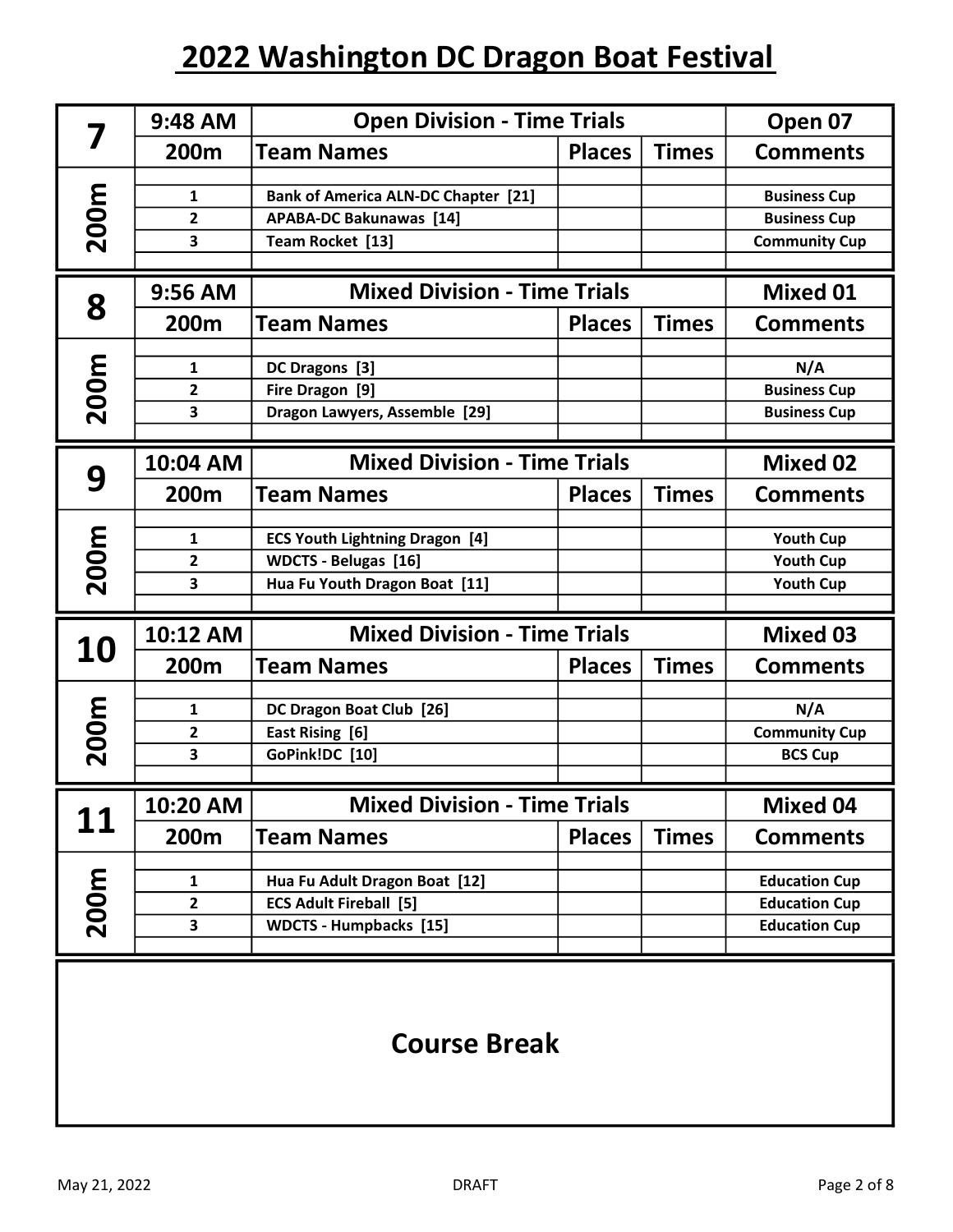| 12          | 10:40 AM                       | <b>Open "C" Division - Finals</b>                                |               |              | <b>Tail</b>                      |
|-------------|--------------------------------|------------------------------------------------------------------|---------------|--------------|----------------------------------|
|             | 200m                           | <b>Team Names</b>                                                | <b>Places</b> | <b>Times</b> | <b>Comments</b>                  |
|             |                                |                                                                  |               |              | Gold - Trophy                    |
| <b>200m</b> | $\mathbf{1}$<br>$\overline{2}$ | 20th Fastest Time Trial<br><b>19th Fastest Time Trial</b>        |               |              | <b>Races 1 - 7</b>               |
|             | 3                              | 21st Fastest Time Trial                                          |               |              |                                  |
|             |                                |                                                                  |               |              |                                  |
| 13          | 10:48 AM                       | <b>Open "C" Division - Finals</b>                                |               |              | <b>Minor</b>                     |
|             | 200m                           | <b>Team Names</b>                                                | <b>Places</b> | <b>Times</b> | <b>Comments</b><br>Gold - Trophy |
|             | 1                              | 17th Fastest Time Trial                                          |               |              |                                  |
| 200m        | $\overline{2}$                 | <b>16th Fastest Time Trial</b>                                   |               |              | <b>Races 1 - 7</b>               |
|             | 3                              | <b>18th Fastest Time Trial</b>                                   |               |              |                                  |
|             |                                |                                                                  |               |              |                                  |
| 14          | 10:56 AM                       | <b>Open "C" Division - Finals</b>                                |               |              | <b>Major</b>                     |
|             | 200m                           | <b>Team Names</b>                                                | <b>Places</b> | <b>Times</b> | <b>Comments</b>                  |
|             |                                |                                                                  |               |              | Gold/Silver/Bronze - Trophy      |
| 200m        | 1                              | <b>14th Fastest Time Trial</b>                                   |               |              |                                  |
|             | 2<br>3                         | <b>13th Fastest Time Trial</b><br><b>15th Fastest Time Trial</b> |               |              | <b>Races 1 - 7</b>               |
|             |                                |                                                                  |               |              |                                  |
|             |                                |                                                                  |               |              |                                  |
|             | 11:04 AM                       | <b>Open "B" Division - Finals</b>                                |               |              | <b>Minor</b>                     |
| 15          | 200m                           | <b>Team Names</b>                                                | <b>Places</b> | <b>Times</b> | <b>Comments</b>                  |
|             |                                |                                                                  |               |              | Gold - Trophy                    |
|             | $\mathbf{1}$                   | <b>11th Fastest Time Trial</b>                                   |               |              |                                  |
|             | $\mathbf{2}$                   | <b>10th Fastest Time Trial</b>                                   |               |              | <b>Races 1 - 7</b>               |
| 200m        | 3                              | 12th Fastest Time Trial                                          |               |              |                                  |
|             | 11:12 AM                       | <b>Open "B" Division - Finals</b>                                |               |              | Major                            |
| 16          | 200m                           | <b>Team Names</b>                                                | <b>Places</b> | <b>Times</b> | <b>Comments</b>                  |
|             |                                |                                                                  |               |              | Gold/Silver/Bronze - Trophy      |
|             | 1                              | <b>8th Fastest Time Trial</b>                                    |               |              |                                  |
|             | $\overline{2}$                 | <b>7th Fastest Time Trial</b>                                    |               |              | <b>Races 1 - 7</b>               |
| 200m        | 3                              | <b>9th Fastest Time Trial</b>                                    |               |              |                                  |
|             | 11:20 AM                       | <b>Open "A" Division - Finals</b>                                |               |              | <b>Minor</b>                     |
| 17          | 200m                           | <b>Team Names</b>                                                | <b>Places</b> | <b>Times</b> | <b>Comments</b>                  |
|             |                                |                                                                  |               |              | Gold - Trophy                    |
|             | 1                              | <b>5th Fastest Time Trial</b>                                    |               |              |                                  |
| 200m        | 2<br>3                         | <b>4th Fastest Time Trial</b><br><b>6th Fastest Time Trial</b>   |               |              | <b>Races 1 - 7</b>               |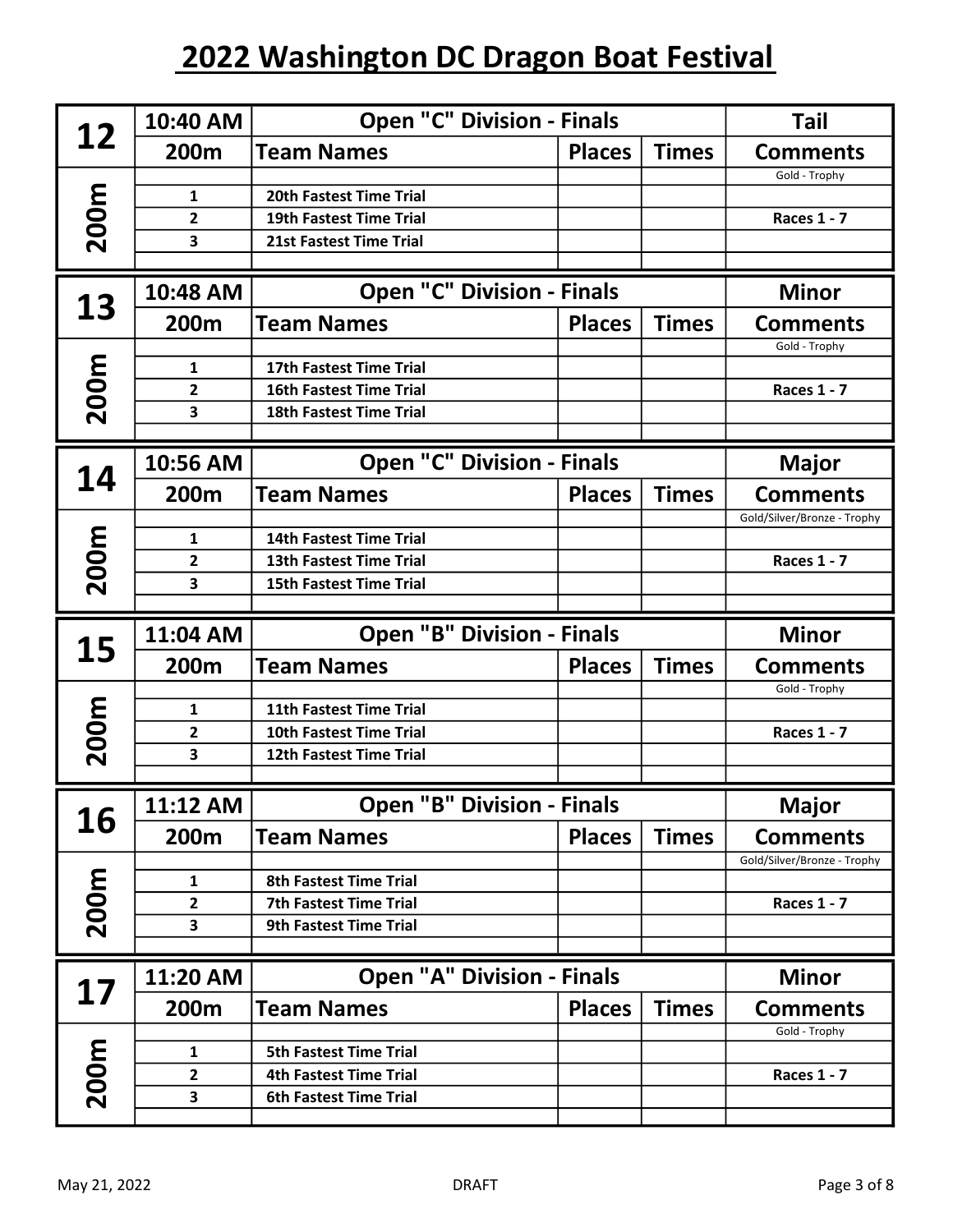|             | 11:28 AM                | <b>Open "A" Division - Finals</b>  |               |              | <b>Major</b>                                   |
|-------------|-------------------------|------------------------------------|---------------|--------------|------------------------------------------------|
| 18          | 200m                    | <b>Team Names</b>                  | <b>Places</b> | <b>Times</b> | <b>Comments</b>                                |
|             |                         |                                    |               |              | Gold/Silver/Bronze - Trophy                    |
|             | 1                       | <b>2nd Fastest Time Trial</b>      |               |              |                                                |
|             | 2                       | <b>1st Fastest Time Trial</b>      |               |              | <b>Races 1 - 7</b>                             |
| <b>200m</b> | 3                       | <b>3rd Fastest Time Trial</b>      |               |              |                                                |
|             |                         | <b>Mixed "B" Division - Finals</b> |               |              |                                                |
| 19          | 11:36 AM                | <b>Minor</b>                       |               |              |                                                |
|             | 200m                    | <b>Team Names</b>                  | <b>Places</b> | <b>Times</b> | <b>Comments</b>                                |
|             |                         |                                    |               |              | Gold - Trophy                                  |
|             | 1                       | 11th Fastest Time Trial            |               |              |                                                |
| 200m        | 2                       | <b>10th Fastest Time Trial</b>     |               |              | <b>Races 8 - 11</b>                            |
|             | 3                       | <b>12th Fastest Time Trial</b>     |               |              |                                                |
|             | 11:44 AM                | <b>Mixed "B" Division - Finals</b> |               |              | <b>Major</b>                                   |
| 20          | 200m                    | <b>Team Names</b>                  | <b>Places</b> | <b>Times</b> | <b>Comments</b>                                |
|             |                         |                                    |               |              | Gold/Silver/Bronze - Trophy                    |
|             | $\mathbf{1}$            | <b>8th Fastest Time Trial</b>      |               |              |                                                |
|             | $\overline{\mathbf{c}}$ | 7th Fastest Time Trial             |               |              | <b>Races 8 - 11</b>                            |
| 200m        | 3                       | <b>9th Fastest Time Trial</b>      |               |              |                                                |
|             |                         |                                    |               |              |                                                |
| 21          | 11:52 AM                | <b>Mixed "A" Division - Finals</b> |               |              | <b>Minor</b>                                   |
|             | 200m                    | <b>Team Names</b>                  | <b>Places</b> | <b>Times</b> | <b>Comments</b>                                |
|             |                         |                                    |               |              | Gold - Trophy                                  |
| <b>200m</b> | 1                       | <b>5th Fastest Time Trial</b>      |               |              |                                                |
|             | 2                       | <b>4th Fastest Time Trial</b>      |               |              | <b>Races 8 - 11</b>                            |
|             | 3                       | <b>6th Fastest Time Trial</b>      |               |              |                                                |
|             | 12:00 PM                | <b>Mixed "A" Division - Finals</b> |               |              | <b>Major</b>                                   |
| 22          |                         |                                    |               |              |                                                |
|             | 200m                    | <b>Team Names</b>                  | <b>Places</b> | <b>Times</b> | <b>Comments</b><br>Gold/Silver/Bronze - Trophy |
|             | 1                       | 2nd Fastest Time Trial             |               |              |                                                |
|             | $\overline{\mathbf{c}}$ | <b>1st Fastest Time Trial</b>      |               |              | Races 8 - 11                                   |
| 200m        | 3                       | <b>3rd Fastest Time Trial</b>      |               |              |                                                |
|             |                         |                                    |               |              |                                                |
|             |                         |                                    |               |              |                                                |

### Lunch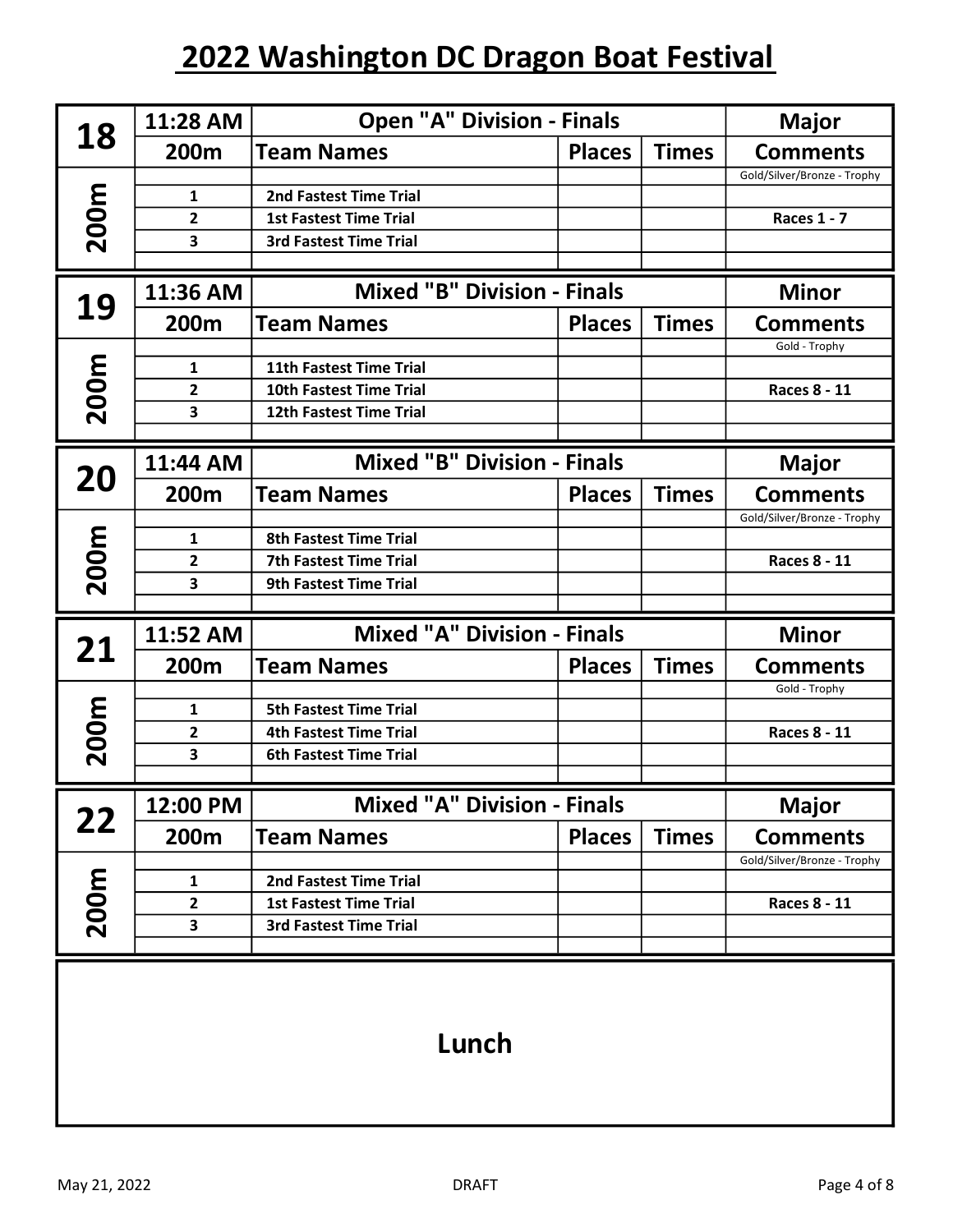| 23   | 12:40 PM       | <b>Open Division - Time Trials</b>         |               |              | Open 01         |
|------|----------------|--------------------------------------------|---------------|--------------|-----------------|
|      | 500m           | <b>Team Names</b>                          | <b>Places</b> | <b>Times</b> | <b>Comments</b> |
| 500m | 1              | <b>Verizon PACE Dragons [31]</b>           |               |              |                 |
|      | 2              | Out Of Sight Dragons [7]                   |               |              |                 |
|      | 3              | <b>FYP-DC Lapu Lapu Warriors [18]</b>      |               |              |                 |
| 24   | 12:50 PM       | <b>Open Division - Time Trials</b>         |               |              | Open 02         |
|      | 500m           | <b>Team Names</b>                          | <b>Places</b> | <b>Times</b> | <b>Comments</b> |
| 500m | 1              | <b>TECRO Flagship [24]</b>                 |               |              |                 |
|      | $\mathbf{2}$   | Rock Solid [22]                            |               |              |                 |
|      | 3              | <b>ILEA Dragons [27]</b>                   |               |              |                 |
| 25   | 1:00 PM        | <b>Open Division - Time Trials</b>         |               |              | Open 03         |
|      | 500m           | <b>Team Names</b>                          | <b>Places</b> | <b>Times</b> | <b>Comments</b> |
| 500m | 1              | <b>Blazing Paddles [23]</b>                |               |              |                 |
|      | 2              | <b>Bank of America ALN-DC Chapter [21]</b> |               |              |                 |
|      | 3              | Out2Paddle [2]                             |               |              |                 |
|      |                |                                            |               |              |                 |
|      | 1:10 PM        | <b>Open Division - Time Trials</b>         |               |              | Open 04         |
| 26   | 500m           | <b>Team Names</b>                          | <b>Places</b> | <b>Times</b> | <b>Comments</b> |
|      | 1              | <b>Full Metal Dragons [17]</b>             |               |              |                 |
|      | $\mathbf{2}$   | Taiwan Oh-Bear [33]                        |               |              |                 |
| 500m | 3              | <b>PEPCO Power Dragons [8]</b>             |               |              |                 |
|      | 1:20 PM        | <b>Open Division - Time Trials</b>         |               |              | Open 05         |
| 27   | 500m           | <b>Team Names</b>                          | <b>Places</b> | <b>Times</b> | <b>Comments</b> |
|      | 1              | Hongkonger [25]                            |               |              |                 |
|      | $\mathbf{2}$   | Deloitte AAC [32]                          |               |              |                 |
| 500m | 3              | Cat Warriors [30]                          |               |              |                 |
|      | 1:30 PM        | <b>Open Division - Time Trials</b>         |               |              | Open 06         |
| 28   | 500m           | <b>Team Names</b>                          | <b>Places</b> | <b>Times</b> | <b>Comments</b> |
|      | 1              | Legacy [1]                                 |               |              |                 |
|      | $\overline{2}$ | <b>TECRO/YUSHAN [19]</b>                   |               |              |                 |
| 500m | 3              | Newsbreakers [20]                          |               |              |                 |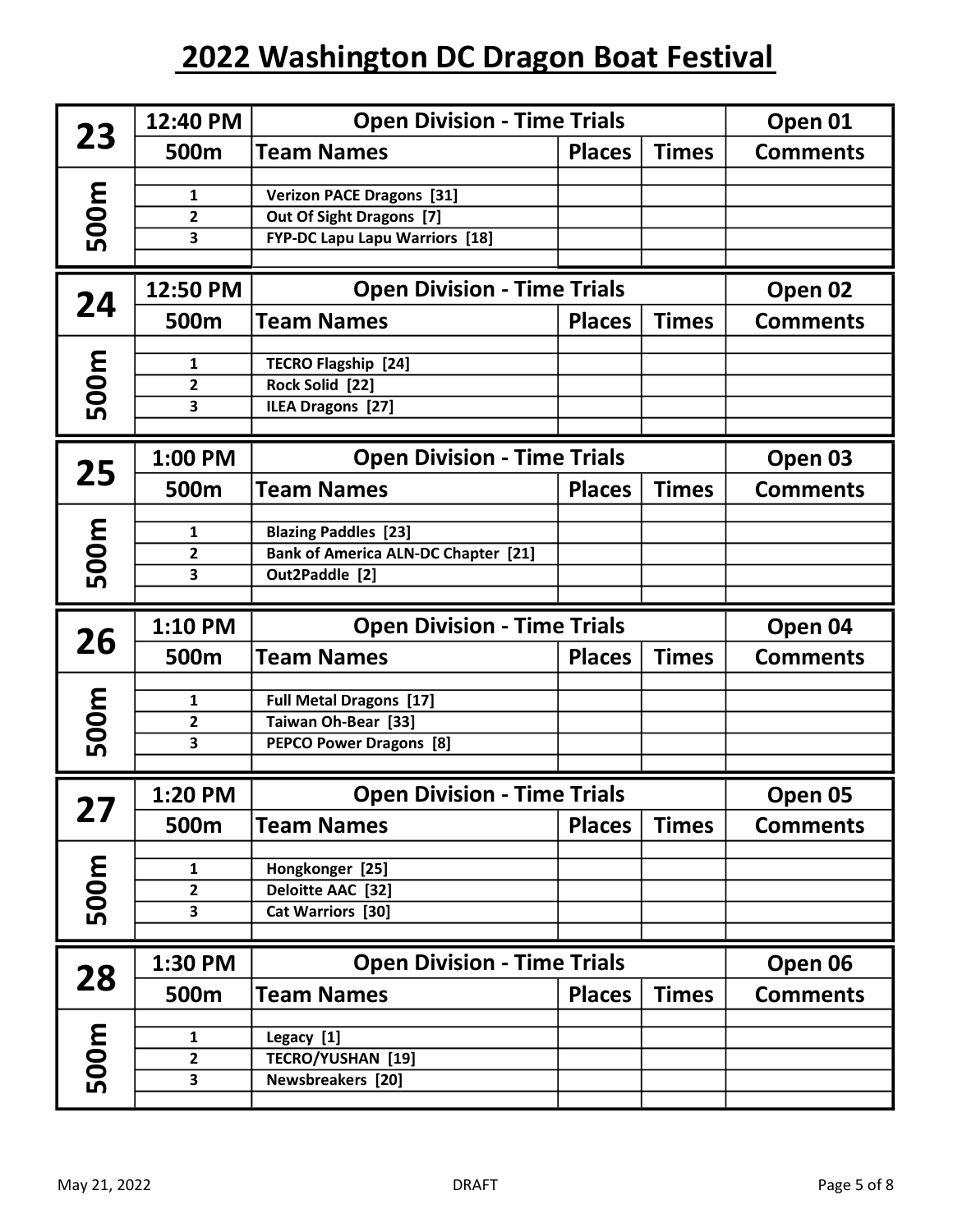| 29   | 1:40 PM                  | <b>Open Division - Time Trials</b>                                                                    |               |              | Open 07         |
|------|--------------------------|-------------------------------------------------------------------------------------------------------|---------------|--------------|-----------------|
|      | 500m                     | <b>Team Names</b>                                                                                     | <b>Places</b> | <b>Times</b> | <b>Comments</b> |
| 500m | 1<br>$\overline{2}$<br>3 | <b>APABA-DC Bakunawas [14]</b><br>Team Rocket [13]<br>Hill Runners [28]                               |               |              |                 |
|      | 1:50 PM                  | <b>Mixed Division - Time Trials</b>                                                                   |               |              | <b>Mixed 01</b> |
| 30   | 500m                     | <b>Team Names</b>                                                                                     | <b>Places</b> | <b>Times</b> | <b>Comments</b> |
| 500m | 1<br>$\overline{2}$<br>3 | Hua Fu Youth Dragon Boat [11]<br>DC Dragon Boat Club [26]<br>East Rising [6]                          |               |              |                 |
|      | 2:00 PM                  | <b>Mixed Division - Time Trials</b>                                                                   |               |              | <b>Mixed 02</b> |
| 31   | 500m                     | <b>Team Names</b>                                                                                     | <b>Places</b> | <b>Times</b> | <b>Comments</b> |
| 500m | 1<br>2<br>3              | GoPink!DC [10]<br>Hua Fu Adult Dragon Boat [12]<br><b>ECS Adult Fireball [5]</b>                      |               |              |                 |
|      | 2:10 PM                  | <b>Mixed Division - Time Trials</b>                                                                   |               |              | <b>Mixed 03</b> |
| 32   | 500m                     | <b>Team Names</b>                                                                                     | <b>Places</b> | <b>Times</b> | <b>Comments</b> |
| 500m | 1<br>2<br>3              | Dragon Lawyers, Assemble [29]<br><b>ECS Youth Lightning Dragon [4]</b><br><b>WDCTS - Belugas [16]</b> |               |              |                 |
|      | 2:20 PM                  | <b>Mixed Division - Time Trials</b>                                                                   |               |              | <b>Mixed 04</b> |
| 33   | 500m                     | <b>Team Names</b>                                                                                     | <b>Places</b> | <b>Times</b> | <b>Comments</b> |
| 500m | 1<br>2<br>3              | <b>WDCTS - Humpbacks [15]</b><br>DC Dragons [3]<br>Fire Dragon [9]                                    |               |              |                 |
|      |                          |                                                                                                       |               |              |                 |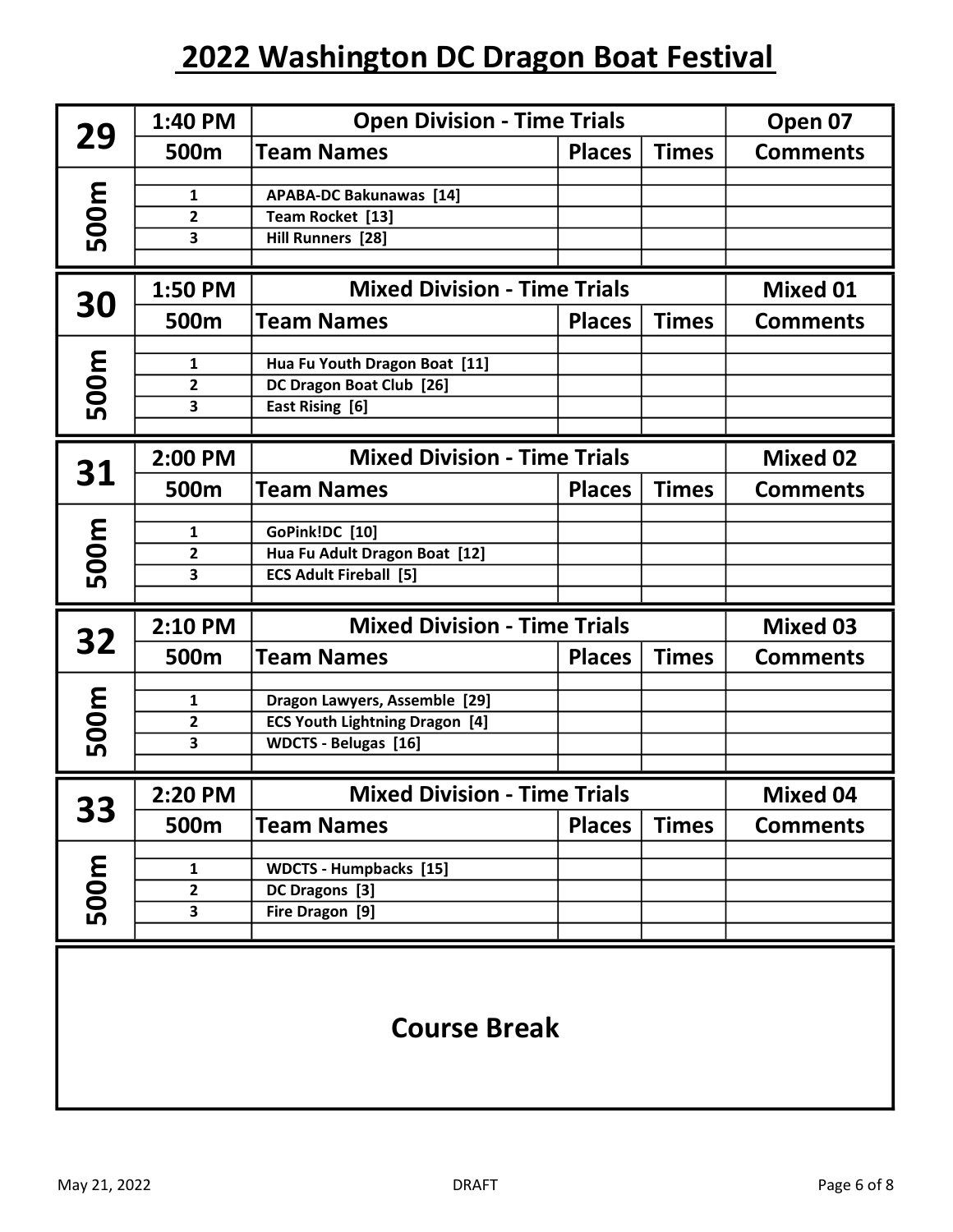| 34   | 2:40 PM             | <b>Open "C" Division - Finals</b>                                |               |              | <b>Tail</b>                     |
|------|---------------------|------------------------------------------------------------------|---------------|--------------|---------------------------------|
|      | 500m                | <b>Team Names</b>                                                | <b>Places</b> | <b>Times</b> | <b>Comments</b>                 |
|      |                     |                                                                  |               |              | Gold - Trophy                   |
| 500m | 1                   | 20th Fastest Time Trial                                          |               |              |                                 |
|      | $\overline{2}$<br>3 | <b>19th Fastest Time Trial</b><br><b>21st Fastest Time Trial</b> |               |              | Races 23 - 29                   |
|      |                     |                                                                  |               |              |                                 |
| 35   | 2:48 PM             | <b>Open "C" Division - Finals</b>                                |               |              | <b>Minor</b>                    |
|      | 500m                | <b>Team Names</b>                                                | <b>Places</b> | <b>Times</b> | <b>Comments</b>                 |
|      | $\mathbf{1}$        | 17th Fastest Time Trial                                          |               |              | Gold - Trophy                   |
| 500m | 2                   | <b>16th Fastest Time Trial</b>                                   |               |              | Races 23 - 29                   |
|      | 3                   | <b>18th Fastest Time Trial</b>                                   |               |              |                                 |
|      |                     |                                                                  |               |              |                                 |
|      | 2:56 PM             | <b>Open "C" Division - Finals</b>                                |               |              | <b>Major</b>                    |
| 36   | 500m                | <b>Team Names</b>                                                | <b>Places</b> | <b>Times</b> | <b>Comments</b>                 |
|      |                     |                                                                  |               |              | Gold/Silver/Bronze - Trophy     |
| 500m | $\mathbf{1}$        | 14th Fastest Time Trial                                          |               |              |                                 |
|      | $\overline{2}$      | <b>13th Fastest Time Trial</b>                                   |               |              | Races 23 - 29                   |
|      | 3                   | <b>15th Fastest Time Trial</b>                                   |               |              |                                 |
|      |                     |                                                                  |               |              |                                 |
|      | 3:04 PM             | <b>Open "B" Division - Finals</b>                                |               |              | <b>Minor</b>                    |
| 37   | 500m                | <b>Team Names</b>                                                | <b>Places</b> | <b>Times</b> | <b>Comments</b>                 |
|      |                     |                                                                  |               |              | Gold - Trophy                   |
|      | 1                   | 11th Fastest Time Trial                                          |               |              |                                 |
|      | $\overline{2}$      | <b>10th Fastest Time Trial</b>                                   |               |              | <b>Races 23 - 29</b>            |
| 500m | 3                   | 12th Fastest Time Trial                                          |               |              |                                 |
|      | $3:12$ PM           | <b>Open "B" Division - Finals</b>                                |               |              | <b>Major</b>                    |
| 38   | 500m                | <b>Team Names</b>                                                | <b>Places</b> | <b>Times</b> | <b>Comments</b>                 |
|      |                     |                                                                  |               |              | Gold/Silver/Bronze - Trophy     |
|      | 1                   | <b>8th Fastest Time Trial</b>                                    |               |              |                                 |
|      | 2                   | <b>7th Fastest Time Trial</b>                                    |               |              | Races 23 - 29                   |
| 500m | 3                   | <b>9th Fastest Time Trial</b>                                    |               |              |                                 |
|      |                     |                                                                  |               |              |                                 |
| 39   | 3:20 PM<br>500m     | <b>Open "A" Division - Finals</b><br><b>Team Names</b>           | <b>Places</b> | <b>Times</b> | <b>Minor</b><br><b>Comments</b> |
|      |                     |                                                                  |               |              | Gold - Trophy                   |
|      | $\mathbf{1}$        | <b>5th Fastest Time Trial</b>                                    |               |              |                                 |
|      | $\mathbf{2}$        | <b>4th Fastest Time Trial</b>                                    |               |              | Races 23 - 29                   |
| 500m | 3                   | <b>6th Fastest Time Trial</b>                                    |               |              |                                 |